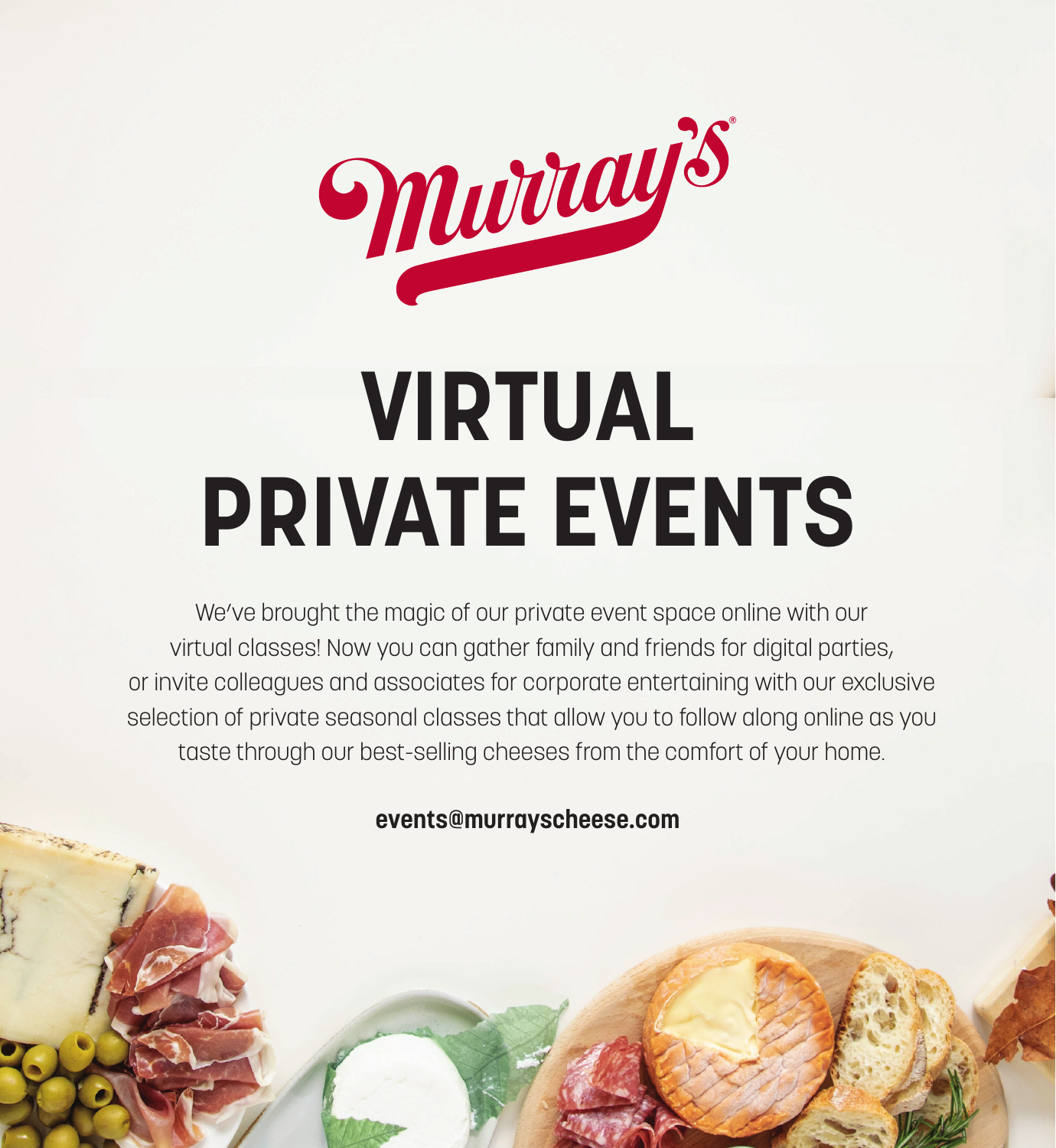### **Regional Spring Wanderlust**

Looking to take a trip to France or Italy without packing a bag? We have the perfect rotating selection of cheeses and pairings to please anyone's palate. This pairing class will feature four of our top regionally-inspired cheeses, offering a lineup of French faves or Italian classics. This package also includes four perfect pairing items, such as varietal honey and our favorite fruit jams.

**\$110pp**

### **Hoppin' Happy Hour**

Grab your favorite BYO beverage and get set up for an engaging smaller tasting of three cheeses and two pairing items. This 45-minute experience includes a guided tasting and digital cut and plate guide like all tastings to help you build your board like a pro!

#### **\$95pp**

### **Murray's Cult Classics**

This guided tasting includes four premium cheeses and four specialty items paired specifically with the intention of crafting an expert-approved original bite. Made for elite entertaining, this package includes decadent classics from triple cremes to Gouda and more. Of course, your cheese expert will be on hand to walk you through our Pairing Principles and answer any of your cheese questions.

**\$130pp**

### **Murray's Favorites**

This classic package is a guided tasting of four premium cheeses and four items specifically combined to highlight Murray's Pairing Principles. Perfect for all palates, it includes our staff favorites like Double Creme Brie and crowd-pleasing blues. Plus, we'll answer all those burning cheese questions, like how it's made and how best to store your cheese once you have it.

**\$120pp**